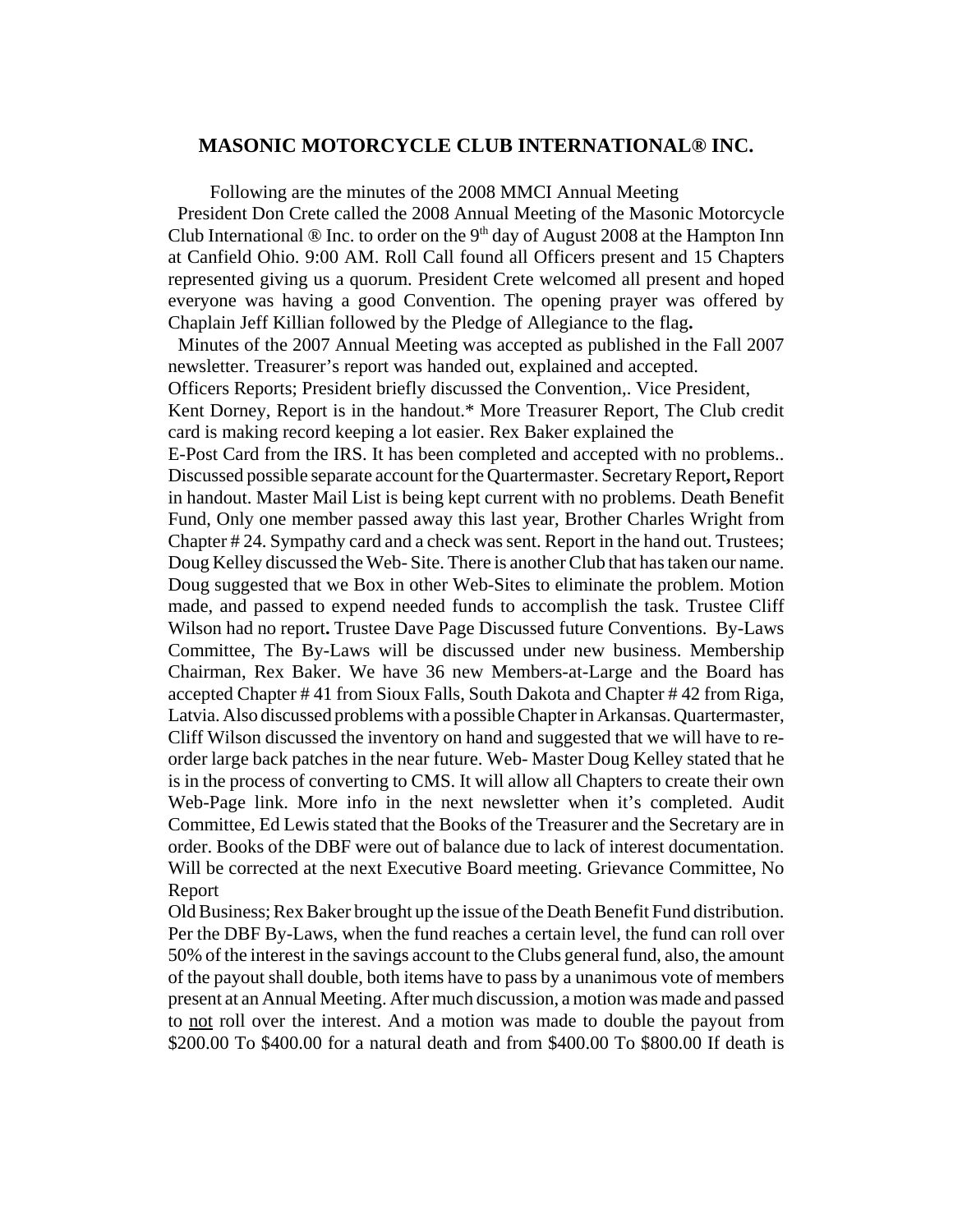involved with a motorcycle. That motion also passed. The Committee will review the DBF By-Laws. By-Laws changes read; Article IV, Funds. Add: The financial fiscal year of the Treasurer shall be from January  $1<sup>st</sup>$  thru December 31 $<sup>st</sup>$ , for ease of</sup> IRS reporting. Motion Passed. Constitution, Article V, Lifetime Trustees. Add Rex Baker and Douglas Kelley. Passed. Cover Organizational Page, Change from 2 to 4 Lifetime Trustees. Passed. Constitution, Article VI, International Executive Board. Change wording concerning Ex-Board authority. Motion failed and sent back to the By-Laws Committee for clarification.

New Business; Convention 2009 was discussed. A motion was made to waive Article 1 of the By-Laws and allow the Convention to be held on the last week of July. Motion passed. Motion made to accept the proposal of the Deadwood South Dakota, Chapter  $# 34$  on the week of July  $28<sup>th</sup>$ . Host hotel is in Leads SD but most of the Convention activities will be held at the Deadwood Lodge. The days of the Convention will be July 28, 29 and 30. Giving members three day on each side for travel. Chapter will be informed of requirements.

Treasurer inquired if we could find out who sent a check that bounced from a Chapter. Membership will look into it. New International Officers were discussed because it's felt that some of the existing Officers would like a break. Time for fresh blood. Ken White from Chapter # 24 Minn. Would like their Chapter to host another Convention in 2011. The 2009 Convention locations were discussed**,.** Nothing solid yet. Rex mentioned that Members- at- Large dues are now due. Past President Steve Beno's is very ill and in a nursing home. His address will be available after the meeting.

Good Of The Order. Ken McClintock has tickets for the 32 Degree Dyslexia Learning Center. A hat will be passed at the Banquet Dinner to assist one of our members in distress.

A lady from the Fellows Riverside Gardens spoke about the Mill Creek Metro Parks Systems were the afternoon trip is planned. The Grand Master of the State of OHIO will be at the Annual Banquet Dinner and be our guest speaker**.**

There being no further business to come before the membership, a motion was made, seconded and passed to adjourn.

Attested, Dick Morse. International Secretary.

\* Handouts available upon request.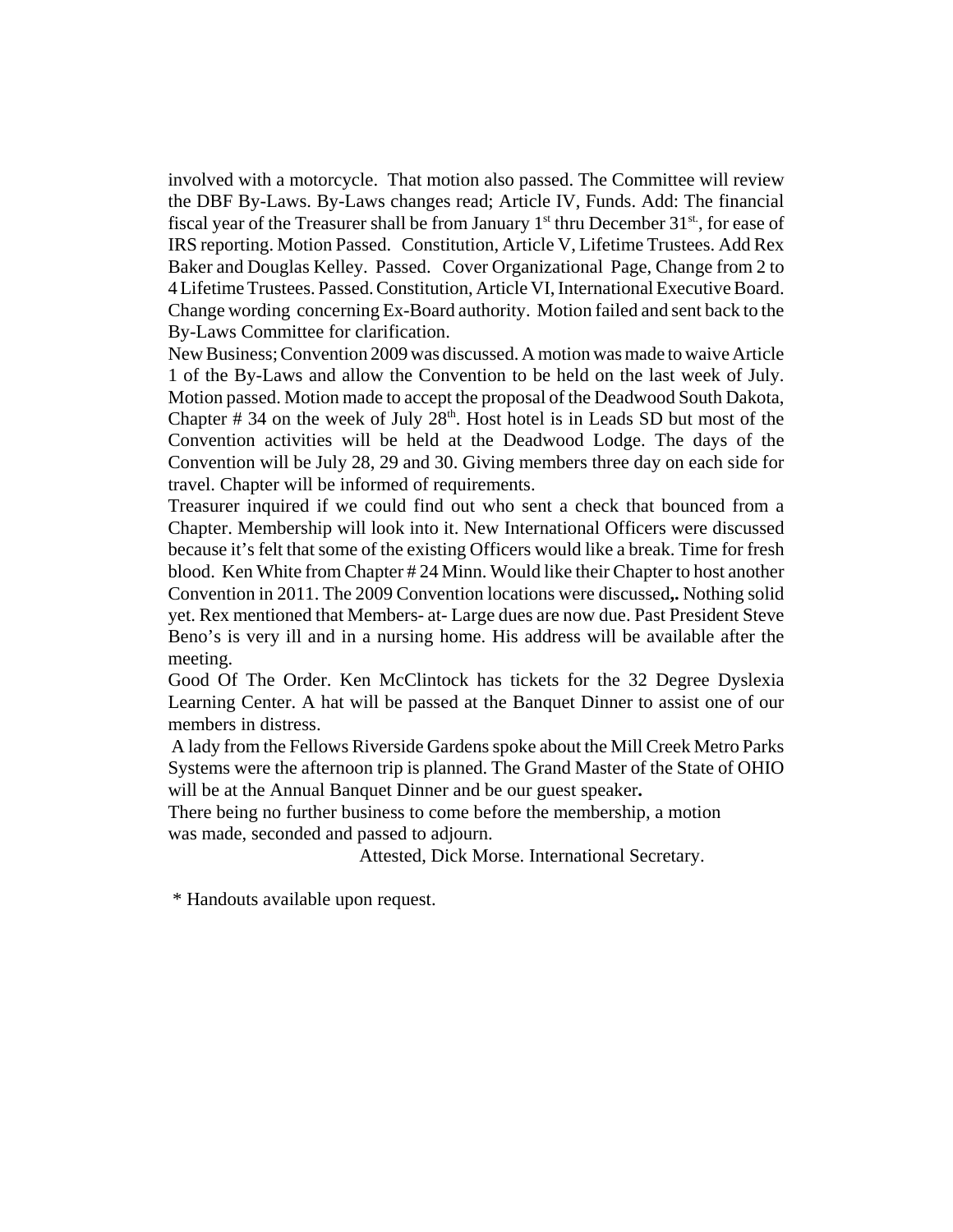## **2008 Web-Site invite**

 The Masonic Motorcycle Club has a new International Web-Site. It has room for all our Chapters, and the cost will be paid by International at no cost to the Chapters. Each Chapter will be responsible for their own Web-Sites. You will be able to make changes whenever needed. You can upload your Chapter Newsletters, Photographs, Calender of events, Communications and Announcements. To get your own portal and sign on, you must first contact the International Web-Master at;

dougkelley@masonicmotorcycleclub.org Again, this new system is FREE to all Chapters. There is very little to learn to complete this, Just have internet access. It's called, DotNetNuke and is a Content Management System. (CMS). Now is the time to get your Chapter on the Internet and promote your Chapter and MMCI. OK let me help you get set up.

 On the International part of the sight there is a forum for all members to " Talk " to each other. It is only can only be used for the members of MMCI. To access the forum and the "hidden part", you need to log in. To use the forum, you must fill out the feedback form on the forum page and ask to sign up. Once you have applied and the Moderator has to activate your account, you will see the remainder of the forum after you log in.

 When you sign up, you will be asked your real name, E-Mail address and Chapter number. These item must be accurate. When the Moderator receives this information, it will be checked against the Master Roster. If your information is correct, you will be granted access to the forum. Also if you would like a different name to appear when you sigh on, please give that info and a password if you want. Ladies of MMCI you can have your own sign- on to the forum, follow the same directions by sending your own name, E-Mail and the name of the Active MMCI member and Chapter number as reference. The Moderator will send a confirmation E-Mail when you are activated. You may E-Mail the Moderator by filling out the feedback form to check on your status.

Good Luck, Doug Kelley